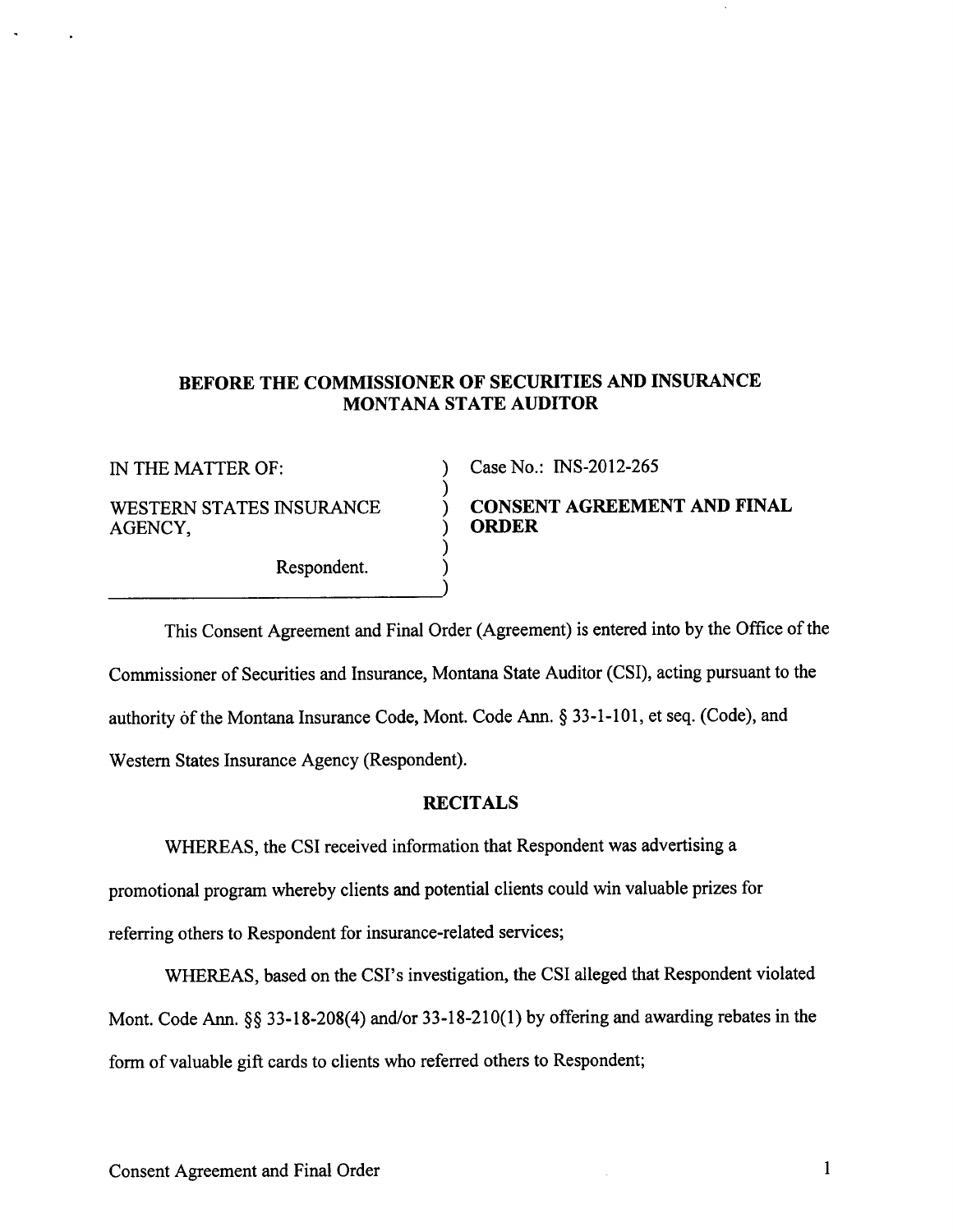NOW, THEREFORE, in consideration of the following mutual undertakings, the CSI and Respondent enter into the following:

#### STIPULATIONS AND CONSENTS

1. Without admitting or denying any of the CSI's allegations, Respondent stipulates and agrees to the following:

A. Within l0 business days from the execution of this Agreement,

Respondent shall pay a fine of \$2,500. The fine must be made payable to the State of Montana and sent to the Office of the Commissioner of Securities and Insurance, Montana State Auditor, c/o Lisa Monroe, Legal Assistant, 840 Helena Avenue, Helena, MT 59601.

B. Respondent shall cease offering and awarding gift cards of a value exceeding \$5.00 as part of its "Refer-A-Friend" promotional program within the state of Montana.

2. All parties to this Agreement stipulate and agree as follows:

A. Respondent acknowledges that its authorized representative signing this Agreement has read and understands each term of this Agreement and that it enters into this Agreement voluntarily and without reservation.

B. Respondent and the CSI agree that this Agreement resolves the alleged violation set forth in the Recitals.

C. With respect to the Recitals, Respondent specifically and affirmatively waives a contested case hearing and its right to appeal under the Montana Administrative

 $\overline{2}$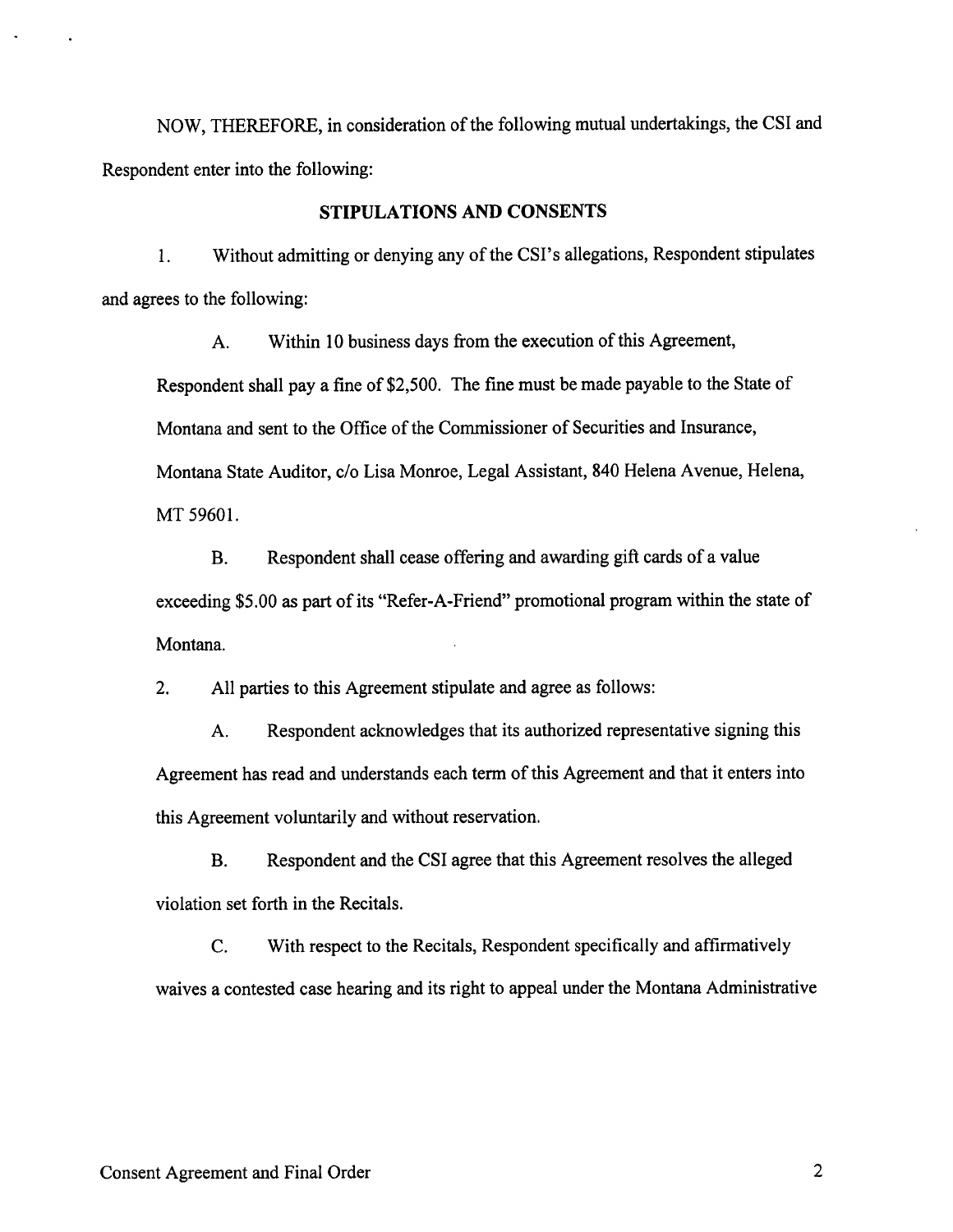Procedures Act, including Title 2, chapter 4, part 7, and elects to resolve this matter on the terms and conditions set forth therein.

D. Respondent fully and forever releases and discharges the CSI from any and all actions, claims, causes of action, demands, or expenses for damages or injuries, whether asserted or unasserted, known or unknown, foreseen or unforeseen, arising out of the Recitals.

E. This Agreement is entered without adjudication of any issue, law or fact. It is entered solely for the purpose of resolving the CSI's investigation and allegation and is not intended to be used for any other purpose.

F. This Agreement constitutes the entire agreement between the parties and no other promises or agreements, either express or implied, have been made by the CSI or by any member, offrcer, agent or representative of the CSI to induce Respondent to enter into this Agreement.

G. This Agreement may not be modified orally, and any subsequent modifications to this Agreement must be mutually agreed upon in writing to be effective.

H. This Agreement shall be incorporated into and made part of the attached Final Order issued by the Commissioner of Securities and Insurance, Montana State Auditor (Commissioner) herein.

I. This Agreement shall be effective upon signing of the Final Order.

3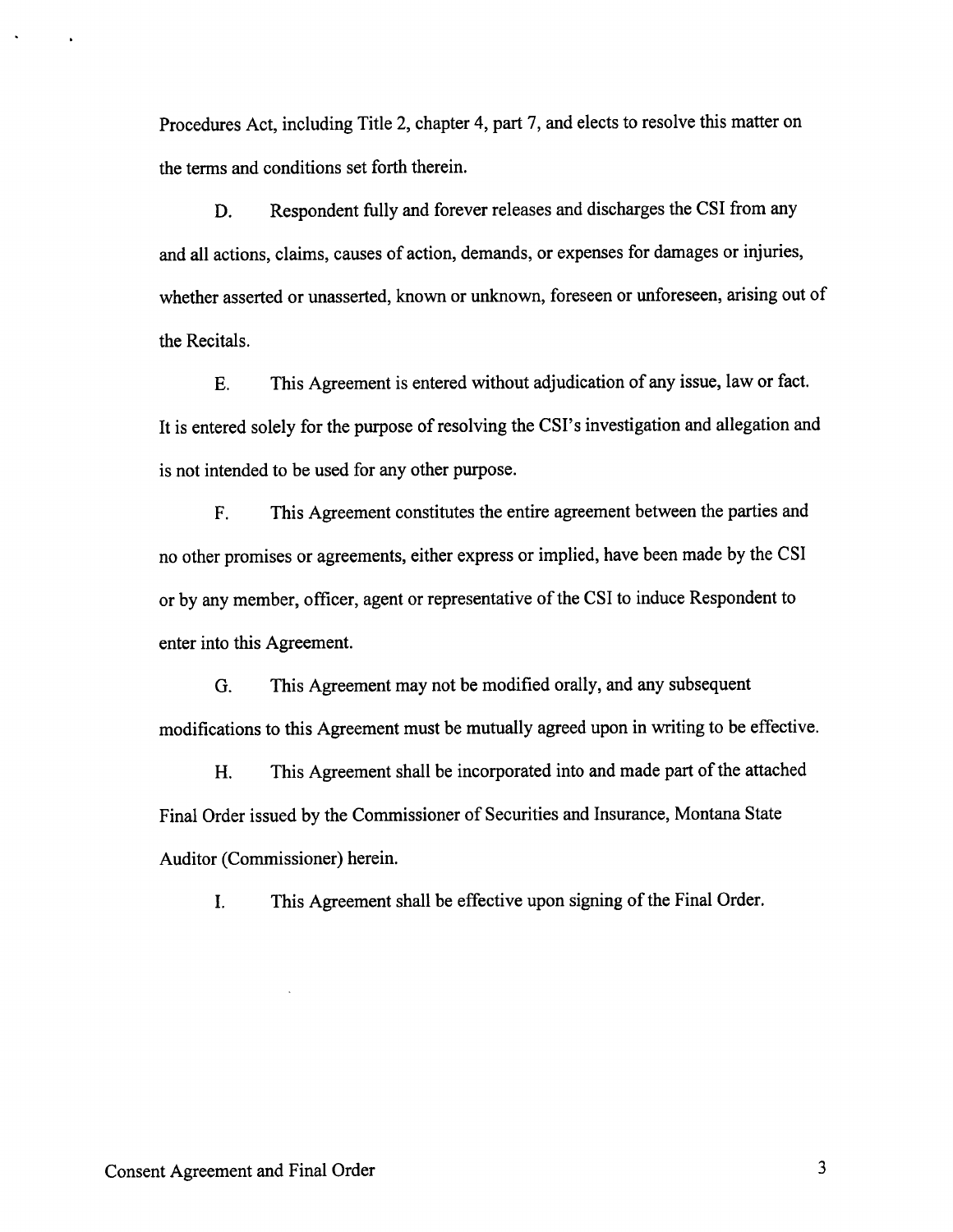This Agreement and Final Order are public records under Montana law J.

and as such may not be sealed or otherwise withheld from the public.

DATED this  $\frac{S}{\sqrt{S}}$  day of December, 2012

OFFICE OF THE COMMISSIONER OF SECURITIES AND INSURANCE, **MONTANA STATE AUDITOR** 

flere ! By: The NICK MAZANEC

Attorney for the CSI

DATED this  $\sqrt{2}$  day of December, 2012

**WESTERN STATES INSURANCE AGENCY** 

By: 1 finale 2 Comme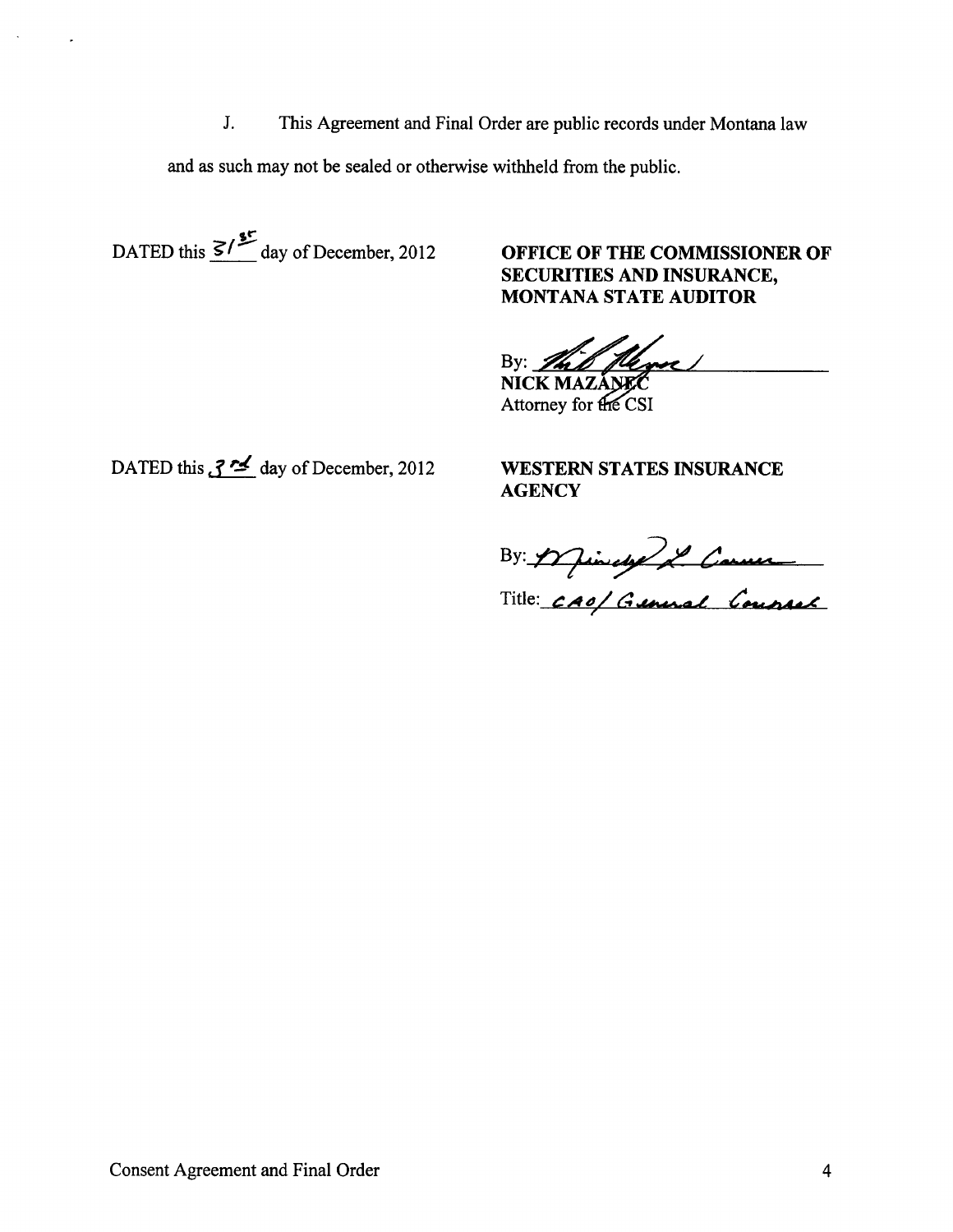### FINAL ORDER

Pursuant to the authority vested by Mont. Code Ann. \$\$ 2-4-603 and 33-l-101, et seq.,

and upon review of the foregoing Consent Agreement and good cause appearing,

IT IS HEREBY ORDERED that the foregoing Consent Agreement between the Office of

the Commissioner of Securities and Insurance, Montana State Auditor, and Respondent Western

States Insurance Agency is adopted as set forth fully herein.

DATED this  $\leq \int_{0}^{x}$  day of January, 2013.

MONICA J. LINDEEN Commissioner of Securities and Insurance Montana State Auditor

By:

AD Deputy State Auditor